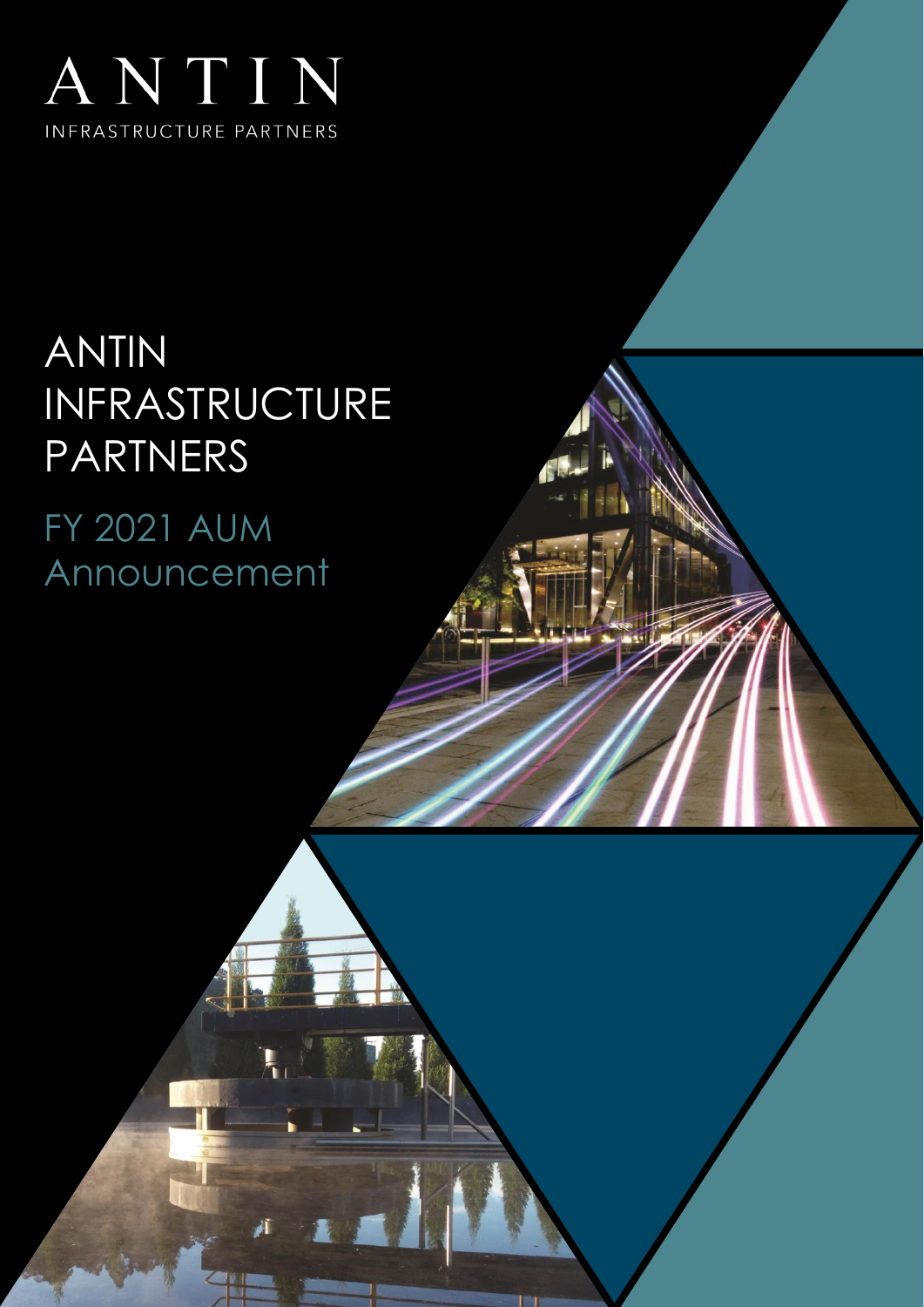## ANTIN INFRASTRUCTURE PARTNERS POSTS STRONG 34% GROWTH IN ASSETS UNDER MANAGEMENT IN 2021



## Alain Rauscher and Mark Crosbie, co-founders of Antin Infrastructure Partners, declared:

"2021 was an exceptional year for Antin. We continued to deliver outstanding performance, with strong returns across our funds and +34% growth in Assets Under Management. We expanded our investment capabilities, attracted new talent to our team and launched two new infrastructure strategies with Mid Cap and NextGen, marking the beginning of a new era in Antin's growth story. We also took a gamechanging step with our IPO on the Euronext Stock Exchange, demonstrating strong investor confidence in support of our ambitious plans for the future. While all of these achievements make us proud, we are confident that the best is yet to come."

**We are confident that the "**<br>We<br>he **best is yet to come "**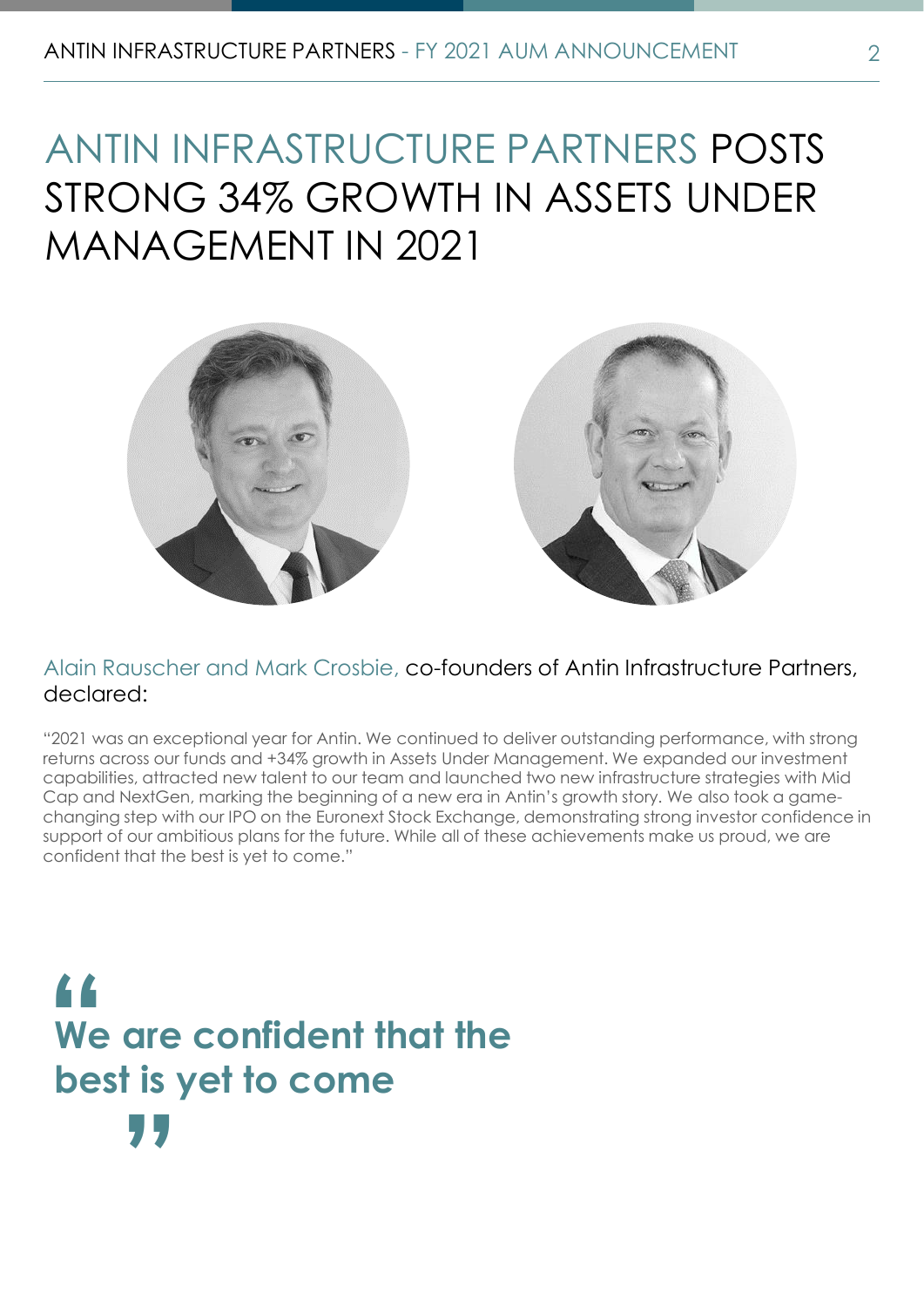## **2021 highlights**

- AUM increased to €22.0bn, up +34.4% over the last twelve months, driven by the launch of Mid Cap and NextGen strategies as well as strong fund performance
- Strong momentum in fundraising with NextGen Fund I first close in December 2021
- Investment activity over the past twelve months is in-line with expectations, with €3.3bn invested across Flagship and Mid Cap strategies including co-investments
- Disposal of Amedes (Fund II) and Almaviva (Fund III)
- Strong investment performance, with all funds either ahead of plan or on plan



*Fee-Paying AUM increased to* **€13.8bn** 



**Fee-Paying AUM, EUR bn**

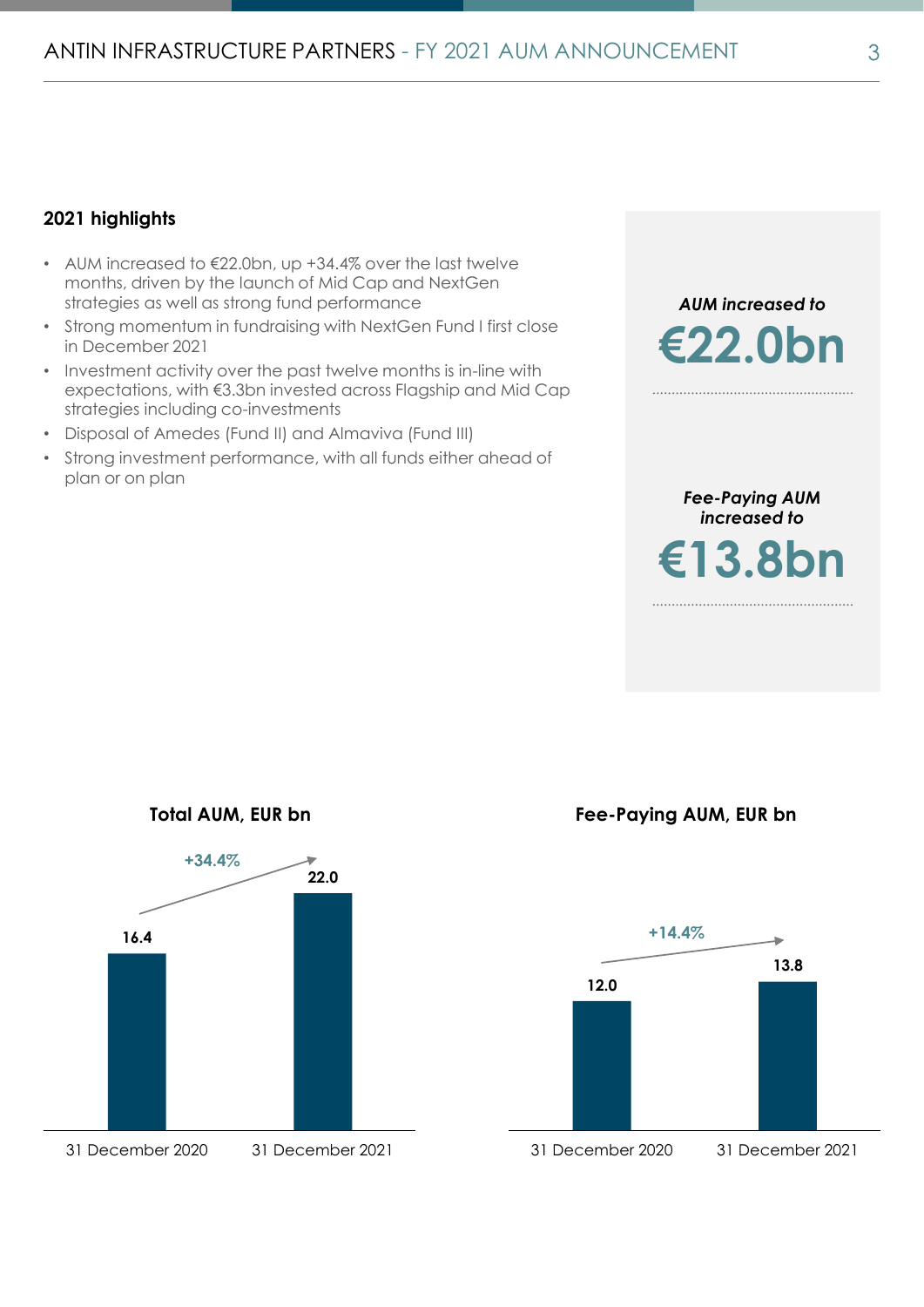## **Continued fundraising momentum**

- AUM increased to €22.0bn as of 31 December 2021, up +34.4% over the last twelve months
- Fee-Paying AUM increased to €13.8bn as of 31 December 2021, up +14.4% over the last twelve months
- Successful first close in December 2021 of NextGen Fund I with continued strong momentum in fundraising
- Successful close of Mid Cap Fund I earlier in 2021 at €2.2bn hard cap and oversubscribed

## **Solid capital deployment**

- Total investments of €3.3bn over the last twelve months and €1.5bn in the fourth quarter including co-investments
- Total investments of  $\notin$ 1.7bn over the last twelve months and €0.7bn in the fourth quarter excluding co-investments
- Investments announced in the fourth quarter include Origis Energy in Fund IV, a leading renewable energy platform in the U.S.
- Successful closes of Mid Cap Fund I investments in ERR European Rail Rent partnership, a leading asset manager for rail freight cars, and Pulsant, a leading UK data centre platform
- Flagship Fund IV ~60% invested while Mid Cap Fund I ~16% invested as of 31 December 2021, both in-line with expectations

#### **Successful exit activity with robust returns**

- Sale of Amedes (Fund II) and Almaviva (Fund III) successfully completed, further strengthening Antin's realised returns
- Flagship Fund II is ~76% realised and Flagship Fund III is ~24% realised as of 31 December 2021

#### **Investment performance on or ahead of plan**

- Investment performance continued to be strong with all funds performing either on or ahead of plan
- Flagship Funds II and III are ahead of plan with Gross Multiples of 2.5x and 1.6x respectively, an improvement of +0.1x for both funds over the last three months
- Flagship Fund IV and Fund III-B are performing on plan with Gross Multiples of 1.2x and 1.4x respectively

*2021 Fundraising*  **€3.8bn**

*2021 Investments*  **€3.3bn**

*2021 Exits*  **€0.7bn**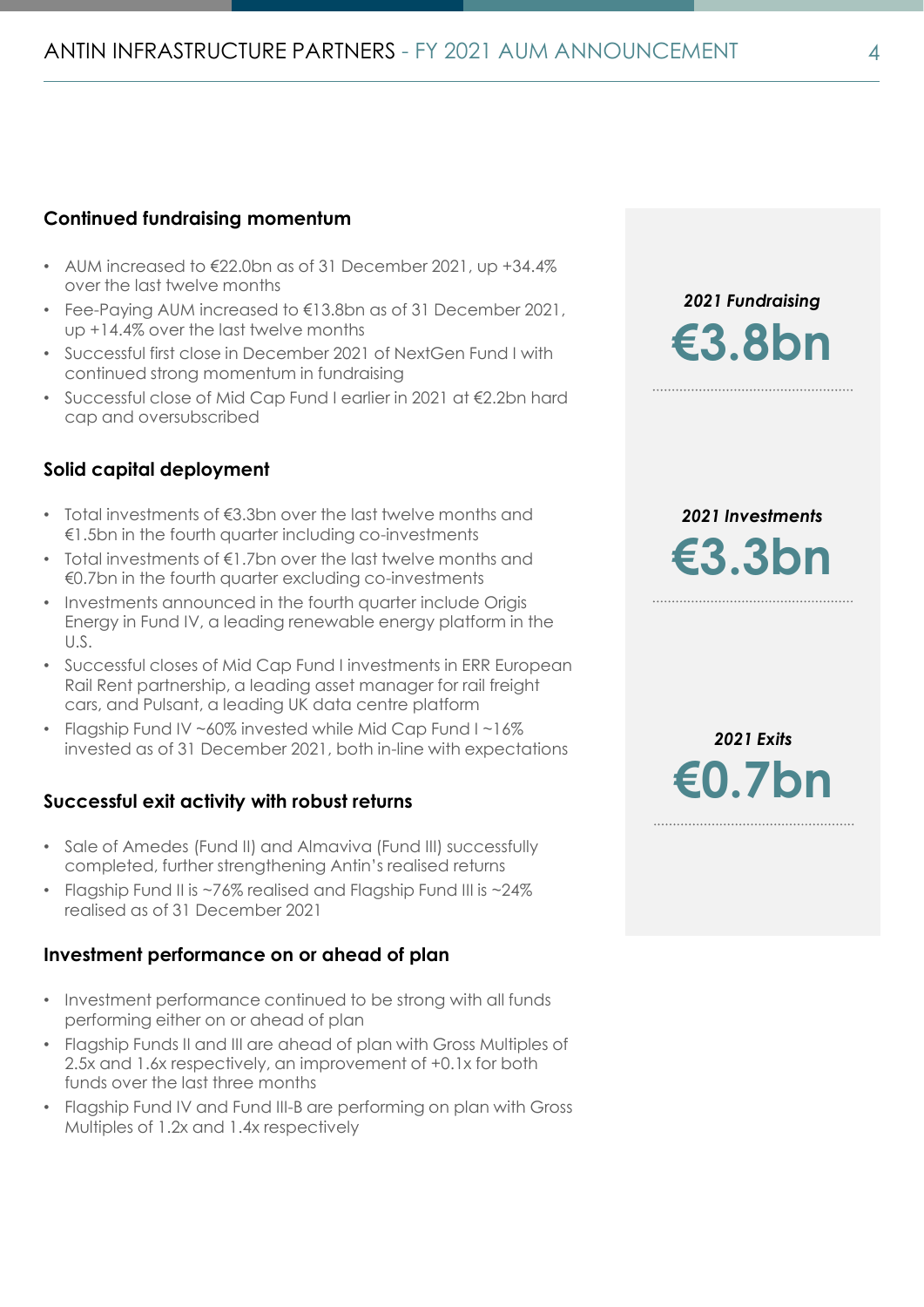## **Fundraising outlook remains strong**

- Significant fundraising expected for NextGen Fund I and Flagship Fund V
- NextGen final close expected in the first half of 2022 with total commitments of €1.2-1.5bn
- Flagship Fund V final close expected in 2023 with commitments of €10-11bn. First close expected around Q2/Q3 2022

## **YEARLY DEVELOPMENT OF AUM AND FEE-PAYING AUM**

| EUR bn                                | <b>AUM</b>               | <b>Fee-Paying AUM</b>    |
|---------------------------------------|--------------------------|--------------------------|
| Beginning of Period, 31 December 2020 | 16.4 <sup>1</sup>        | 12.0                     |
| Gross inflows                         | 3.6                      | 2.8                      |
| Step-downs                            | $\overline{\phantom{a}}$ | $\overline{\phantom{0}}$ |
| Exits                                 | (1.0)                    | (1.0)                    |
| Revaluations                          | 3.1                      | $\overline{\phantom{0}}$ |
| FX and other                          |                          |                          |
| End of period, 31 December 2021       | 22.0                     | 13.8                     |
| Change in %                           | $+34.4%$                 | $+14.4%$                 |

## **QUARTERLY DEVELOPMENT OF AUM AND FEE-PAYING AUM**

| EUR bn                                 | <b>AUM</b>               | Fee-Paying AUM           |
|----------------------------------------|--------------------------|--------------------------|
| Beginning of Period, 30 September 2021 | 20.3                     | 13.5                     |
| Gross inflows                          | 1.1                      | 0.3                      |
| Step-downs                             | $\overline{\phantom{a}}$ | $\overline{\phantom{a}}$ |
| Exits                                  | $\overline{\phantom{a}}$ | $\overline{\phantom{a}}$ |
| Revaluations                           | 0.6                      | $\overline{\phantom{a}}$ |
| FX and other                           | $\overline{\phantom{a}}$ | $\overline{\phantom{a}}$ |
| End of period, 31 December 2021        | 22.0                     | 13.8                     |
| Change in %                            | $+8.4%$                  | $+2.3%$                  |

Note

1) Adjusted for €0.4 bn representing Fund II exit of Inicea and Eurofiber which were fee-paying in 4Q 2020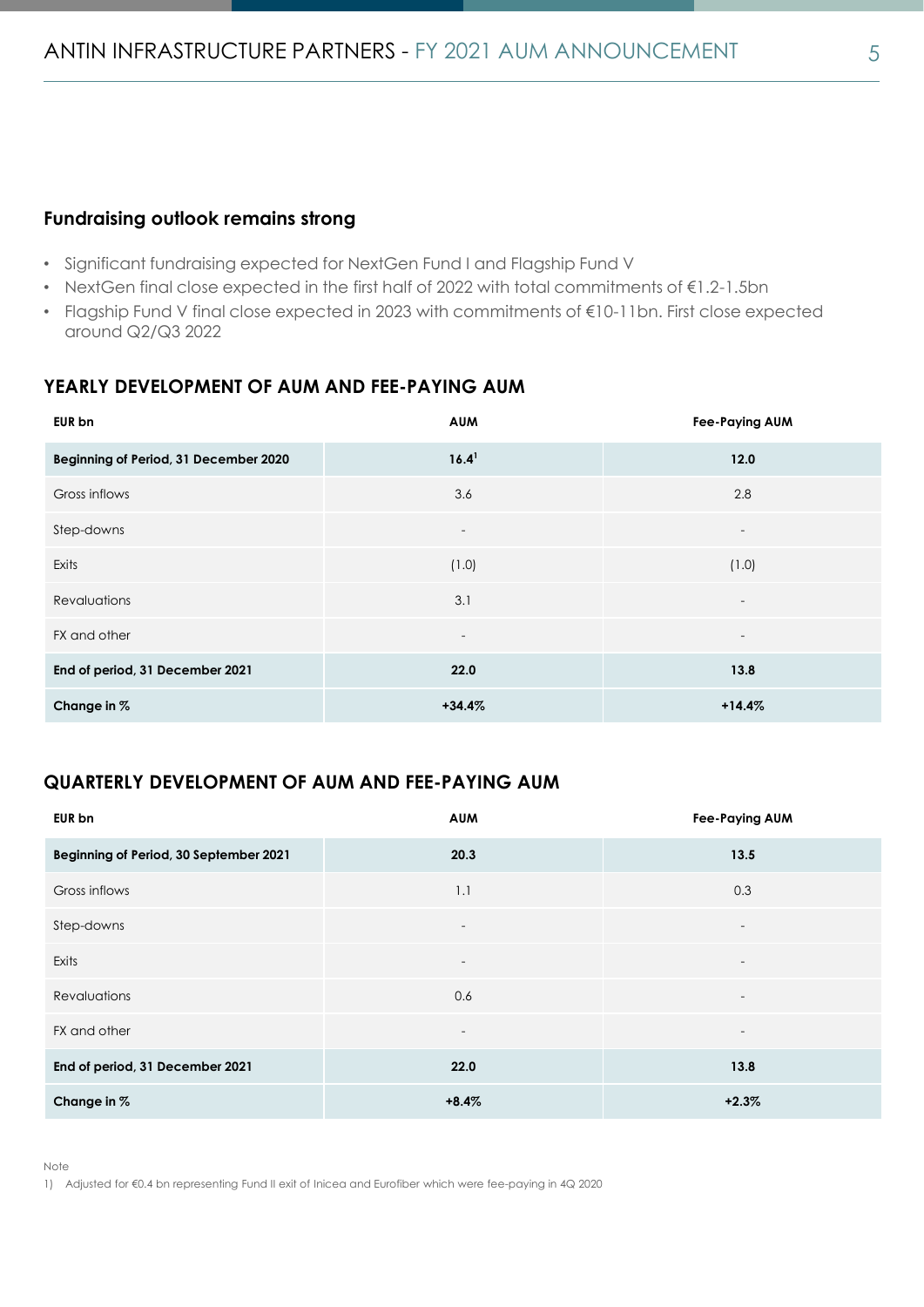## **ACTIVITY REPORT**

| <b>EUR bn</b>                    | 2021 | 2020              |
|----------------------------------|------|-------------------|
| <b>AUM</b>                       | 22.0 | 16.4 <sup>1</sup> |
| <b>Fee-Paying AUM</b>            | 13.8 | 12.0              |
| Fundraising                      | 2.5  | 3.2               |
| Fundraising incl. co-Investments | 3.8  | 4.6               |
| Investments                      | 1.7  | 3.7               |
| Investments incl. co-Investments | 3.3  | 4.3               |
| Exits                            | 0.5  | 1.4               |
| Exits incl. co-Investments       | 0.7  | 2.0               |

## **KEY STATS BY FUND**

| Fund           | Vintage | AUM (EUR bn) | Fee-Paying<br>AUM (EUR bn) | Committed<br>Capital (EUR bn) | % invested | % realised | <b>Gross Multiple</b> | Expectation |
|----------------|---------|--------------|----------------------------|-------------------------------|------------|------------|-----------------------|-------------|
| Flagship       |         |              |                            |                               |            |            |                       |             |
| Fund II        | 2013    | 2.0          | 0.9                        | 1.9                           | 86%        | 76%        | 2.5x                  | Above plan  |
| Fund III       | 2016    | 6.4          | 2.9                        | 3.6                           | 88%        | 24%        | 1.6x                  | Above plan  |
| Fund IV        | 2019    | 9.5          | 6.5                        | 6.5                           | 60%        | 0%         | 1.2x                  | On plan     |
| Fund III-B     | 2020    | 1.7          | 1.1                        | 1.2                           | 89%        | 0%         | 1.4x                  | On plan     |
| <b>Mid Cap</b> |         |              |                            |                               |            |            |                       |             |
| Fund I         | 2021    | 2.2          | 2.2                        | 2.2                           | 16%        | 0%         | 1.0x                  | On plan     |

Note

1) Adjusted for €0.4 bn representing Fund II exit of Inicea and Eurofiber which were fee-paying in 4Q 2020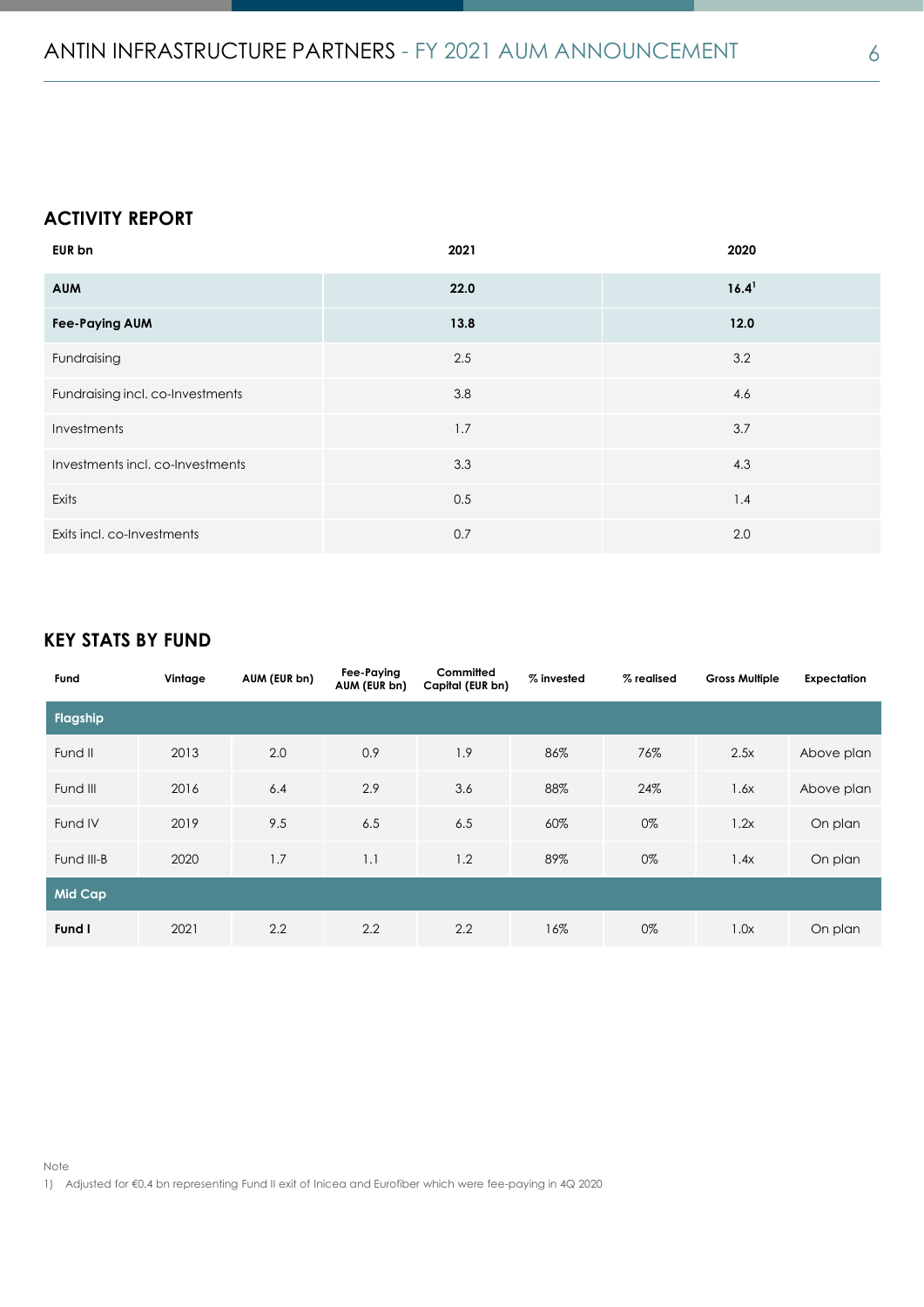#### **Definitions**

**Antin**: Umbrella term for Antin Infrastructure Partners S.A.

**Antin Funds**: Investment vehicles managed by Antin

**Assets Under Management (AUM):** Operational performance measure representing both the assets managed by Antin from which it is entitled to receive management fees or a carried interest, the assets from co-investment vehicles which do not generate management fees or carried interest, and the net value appreciation on current investments.

**Committed Capital**: The total amounts that fund investors agree to make available to a fund during a specified time period

**Exits**: Cost amount of realisation of investments through a sale or write-off of an investment made by an Antin Fund

**Fee-Paying Assets Under Management (FPAUM)**: The portion of AUM from which Antin is entitled to receive management fees or carried interest across all of the Antin Funds at a given time

**FTE**: The number of full-time equivalent personnel on Antin Infrastructure Partners' payroll

**Gross Inflow:** New commitments through fundraising activities or increased investment in funds charging fees after the investment period

**Gross Multiple**: Calculated by dividing (i) the sum of (a) the total cash distributed to the Antin Fund from the portfolio company and (b) the total residual value (excluding provision for carried interest) of the Fund's investments by (ii) the capital invested by the Fund (including fees and expenses but excluding carried interest). Total residual value of an investment is defined as the fair market value together with any proceeds from the investment that have not yet been realised. Gross Multiple is used to evaluate the return on an Antin Fund in relation to the initial amount invested.

**Investments**: Signed investments by an Antin fund

**% Invested**: Measures the share of a fund's total commitments that has been deployed. Calculated as the sum of (i) closed and/or signed investments (ii) any earn-outs and/or purchase price adjustments, (iii) funds approved by the Investment Committee for add-on transactions, (iv) less any expected syndication, as a % of a fund's committed capital at a given time

**% Realised**: Measures the share of a fund's total value creation that has been realised. Calculated as realised value over the sum of realised value and remaining value at a given time

**Realised Value / (Realised Cost)**: Value (cost) of an investment, or parts of an investment, that at the time has been realised

**Remaining Value / (Remaining Costs):** Value (cost) of an investment, or parts of an investment, currently owned by Antin funds (including investments for which an exit has been announced but not yet completed)

**Step-downs**: Normally resulting from the end of the investment period in an existing fund, or when a subsequent fund begins to invest

**Underlying EBITDA**: Earnings before interest, taxes, depreciation, and amortisation, excluding any nonrecurring effects

**Underlying profit**: Net profit excluding post-tax non-recurring effects